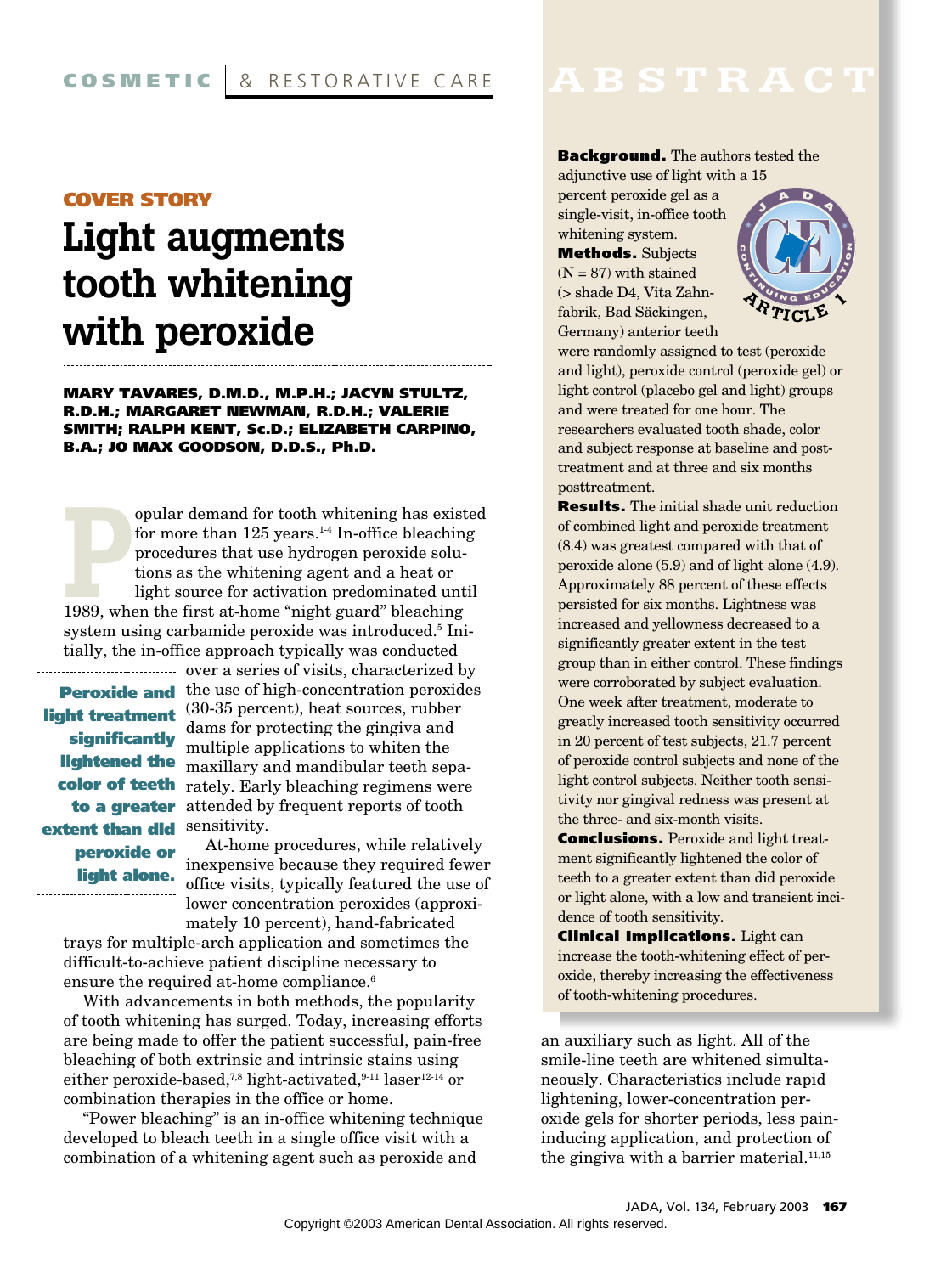

**Figure 1. Protocol used to conduct the study. Clinical measurements were taken before treatment (baseline), immediately after treatment, at three months after treatment and at six months after treatment. After tooth brushing and tooth isolation, the treatment was administered in three applications of gel (either 15 percent hydrogen peroxide or placebo). Light also was applied as three 20-minute exposures (except in the peroxide-alone group). Blinding was maintained by requiring that the color evaluator leave the operatory during treatment.**

Concentrations of hydrogen peroxide vary. Typically, light sources designed specifically for tooth whitening are used as the adjunctive bleaching agent. To date, neither the efficacy nor the safety of light used in this fashion as an adjunctive tooth-whitening agent has been investigated in a controlled clinical trial.

Evaluating the efficacy and safety of tooth whitening systems has received considerable attention.15-18 Concern has been expressed about efficacy limitations such as the time for color rebound; the intensity of the stain that can be removed; and safety limitations, including tooth sensitivity, soft-tissue irritation and systemic effects. The ADA Council on Dental Therapeutics' 1998 guidelines for evaluating the effectiveness

**TABLE 1**

## **VITA\* TOOTH SHADE DESIGNATIONS AND CORRESPONDING SCORES.**

| <b>VITA # DESIGNATION</b>                        | <b>SHADE SCORE</b>      |  |  |
|--------------------------------------------------|-------------------------|--|--|
| <b>B1</b>                                        | $\mathbf{1}$            |  |  |
| <b>A1</b>                                        | $\mathbf{2}$            |  |  |
| <b>B2</b>                                        | 3                       |  |  |
| D <sub>2</sub>                                   | $\overline{\mathbf{4}}$ |  |  |
| <b>A2</b>                                        | 5                       |  |  |
| C1                                               | 6                       |  |  |
| C <sub>2</sub>                                   | 7                       |  |  |
| D <sub>4</sub>                                   | 8                       |  |  |
| A <sub>3</sub>                                   | 9                       |  |  |
| D <sub>3</sub>                                   | 10                      |  |  |
| <b>B3</b>                                        | 11                      |  |  |
| A3.5                                             | 12                      |  |  |
| <b>B4</b>                                        | 13                      |  |  |
| C3                                               | 14                      |  |  |
| <b>A4</b>                                        | 15                      |  |  |
| C <sub>4</sub>                                   | 16                      |  |  |
| * Vita: Vita Zahnfabrik, Bad Säckingen, Germany. |                         |  |  |

and safety of tooth-whitening systems stipulate conditions for conducting effective clinical evaluations.<sup>19</sup>

This article reports the results of a six-month parallel-design, blinded clinical evaluation of a one-time, in-office, combination peroxide-andlight tooth-whitening procedure conducted in accordance with ADA guidelines.

## **METHODS AND MATERIALS**

**In-office tooth whitening system.** The light used (BriteSmile 2000, BriteSmile,Walnut Creek, Calif.) was a stationary, short-arc gas plasma lamp emitting light in the blue-green (400-505 nanometers) portion of the color spectrum. The lamp simultaneously illuminated all the incisors. One of the researchers calibrated light irradiance daily using a standard light meter, set to a level of 130 to 160 milliwatts per square centimeter measured at a standard working distance of 1.75 inches. Although irradiance was measured on only one portion of the emitter, all anterior teeth received approximately the same irradiance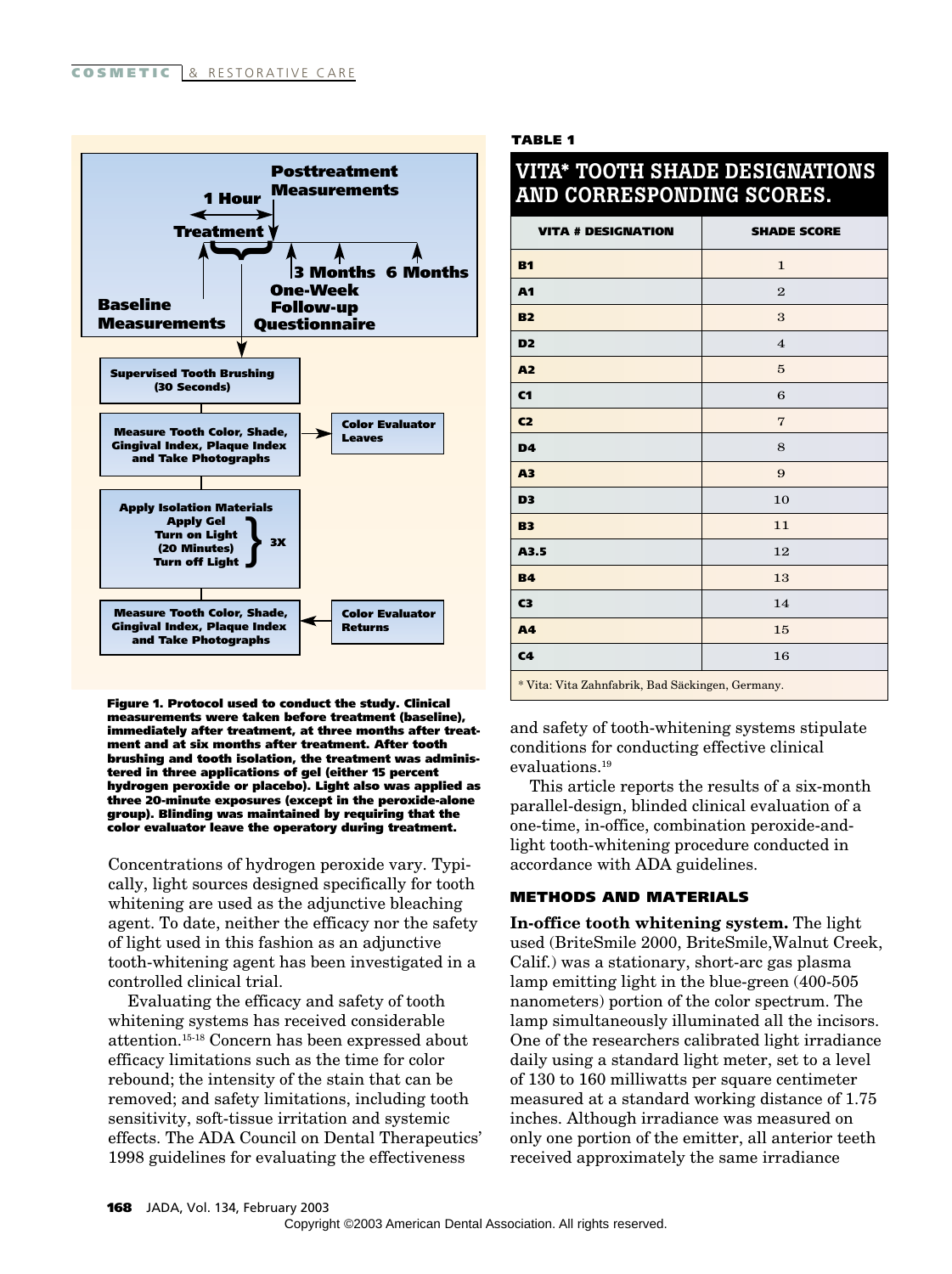#### **TABLE 2**

## **PARAMETERS EVALUATED TO DETERMINE RELATIVE EFFECTIVENESS OF TREATMENTS AT EACH OBSERVATION PERIOD.\***

| <b>MEASUREMENT</b>                                                                                      | TREATMENT                                                              | <b>SCORE (± SEM<sup>†</sup>) AT OBSERVATION PERIOD</b> |                                                        |                                 |                               |
|---------------------------------------------------------------------------------------------------------|------------------------------------------------------------------------|--------------------------------------------------------|--------------------------------------------------------|---------------------------------|-------------------------------|
|                                                                                                         |                                                                        | <b>Baseline</b>                                        | Post-<br>treatment                                     | <b>3 Months</b>                 | <b>6 Months</b>               |
| <b>Shade</b>                                                                                            |                                                                        |                                                        | <b>Average Shade Score as Evaluated by Dentist</b>     |                                 |                               |
|                                                                                                         | Peroxide and light                                                     | $10.07 \pm 0.39$                                       | $1.72 \pm 0.20^{*8}$                                   | $2.35 \pm 0.23^{*8}$            | $2.89 \pm 0.34^{*8}$          |
|                                                                                                         | Peroxide                                                               | $9.53 \pm 0.23$                                        | $3.65 \pm 0.31$                                        | $4.03 \pm 0.33$ <sup>§</sup>    | $4.04 \pm 0.33$ <sup>§</sup>  |
|                                                                                                         | Light                                                                  | $9.98 \pm 0.29$                                        | $5.05 \pm 0.44$ <sup>§</sup>                           | $5.83 \pm 0.44$                 | $5.78 \pm 0.43$               |
| Lightness                                                                                               |                                                                        |                                                        | <b>Average Shade Score as Evaluated by Chromameter</b> |                                 |                               |
|                                                                                                         | Peroxide and light                                                     | $50.48 \pm 0.65$                                       | $54.64 \pm 0.66^{\ddagger\%}$                          | $51.91 \pm 0.66$ §              | $51.85 \pm 0.69$ <sup>§</sup> |
|                                                                                                         | Peroxide                                                               | $50.27 \pm 0.53$                                       | $53.30 \pm 0.45$                                       | $51.58 \pm 0.44$ <sup>[1]</sup> | $51.64 \pm 0.38$ <sup>§</sup> |
|                                                                                                         | Light                                                                  | $50.54 \pm 0.59$                                       | $52.95 \pm 0.67$                                       | $50.66 \pm 0.64$                | $50.87 \pm 0.56$              |
| <b>Vellowness</b>                                                                                       | Peroxide and light                                                     | $5.25 \pm 0.33$                                        | $1.90 \pm 0.25$ <sup>‡§</sup>                          | $2.39 \pm 0.31^{48}$            | $2.25 \pm 0.42^{*8}$          |
|                                                                                                         | Peroxide                                                               | $5.52 \pm 0.40$                                        | $4.01 \pm 0.42$ <sup>§</sup>                           | $3.61 \pm 0.38$ §               | $4.06 \pm 0.53$ <sup>§</sup>  |
|                                                                                                         | Light                                                                  | $5.11 \pm 0.39$                                        | $3.91 \pm 0.36^{\$}$                                   | $4.19 \pm 0.36^{\circ}$         | $4.66 \pm 0.42$               |
| <b>Ouestionnaire Item:</b><br>"How much did the<br>product increase the<br>whiteness of your<br>teeth?" | Subjective Evaluation Posttreatment: Number (%) of Subjects Responding |                                                        |                                                        |                                 |                               |
|                                                                                                         | Peroxide and light                                                     | 0(0.0)                                                 | 1(3.4)                                                 | 8(27.6)                         | $2(69.0)^{\ddagger}$          |
|                                                                                                         | Peroxide                                                               | 7(25.0)                                                | 10(35.7)                                               | 10(35.7)                        | 1(3.6)                        |
|                                                                                                         | Light                                                                  | 1(3.6)                                                 | 12(42.9)                                               | 9(32.1)                         | 6(21.4)                       |

\* The peroxide and light treatment significantly reduced shade as evaluated by the dental examiner, increased lightness and reduced yellowness as evaluated by the colorimeter and increased patient perceived increase in whiteness beyond that achieved by the other test groups. Light alone exhibited the least tooth whitening effect. The ordering of shade values is illustrated in Table 1.

† SEM: Standard error of the mean for 29 subjects.

‡ Significantly different from the other two groups (*P* < .05).

 $\S$  Significantly different from baseline  $(P < .05)$ .

¶Significantly different from light alone (*P* < .05).

because the shape of the emitting surface approximated that of the dental arch. The bleaching agent was the commercial product that contains 15 percent hydrogen peroxide in a pH 6.5 hydrogel. The placebo gel was the same hydrogel vehicle without peroxide.

**Experimental design.** All subjects had at least four maxillary incisors. Inclusion criteria included a willingness to provide informed consent, good general health, age between 18 and 65 years, availability for six months, no history of prior tooth whitening and a minimum shade of D4 or darker according to the Vitapan system (Vita Zahnfabrik, Bad Säckingen, Germany) (Table 1) on all four maxillary central incisors. Exclusion criteria included pregnancy, breastfeeding and participation in another clinical study or panel test. No subject with orthodontic appliances, soft- or hard-tissue tumors of the oral

cavity, carious lesions requiring immediate treatment, restorations on any anterior teeth, congenital tooth stains or dental defects, or advanced periodontal disease was included in the study.

All subjects received a detailed informed consent form that outlined all procedures, defined alternatives and indicated that they could be assigned to a placebo group. To make placebo assignment more tolerable, all subjects in either the peroxide-alone or light-alone groups were offered supplemental treatments after the sixmonth experimental period had passed. Eightyseven subjects (38 male and 49 female) with an average age of 44 years (20-67 years) were randomly assigned by the study coordinator (M.N.) to three experimental groups of 29 from a prepared (J.M.G.) randomization sequence. These groups were the test group (Group 1), which used 15 percent hydrogen peroxide gel plus light; the per-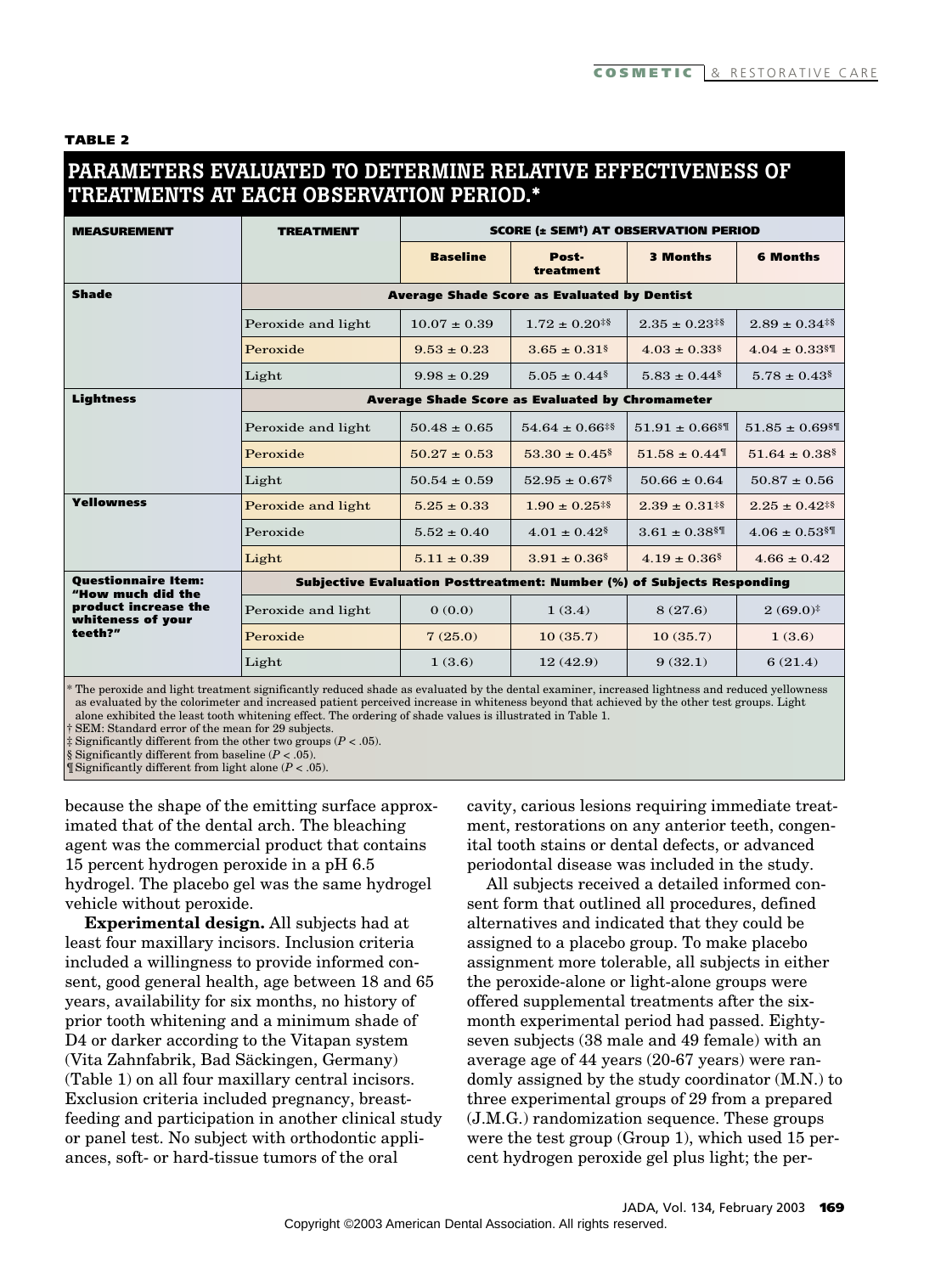

**Figure 2. Shade scores for individual teeth before and immediately after each of three treatments. Baseline scores for the teeth in each of the three groups averaged approximately 10 (Vita [Vita Zahnfabrik, Bad Säckingen, Germany] shade D3). The peroxide-and-light-treatment (A) appeared to exceed the range of the shade guide as indicated by the sharply attenuated posttreatment distribution and the largest modal value of 1 (Vita shade B1). Teeth treated by peroxide alone (B) or by light alone (C) had a clear bleaching result, albeit less than with the peroxide-light combination.**

oxide control group (Group 2), which used 15 percent hydrogen peroxide gel alone; and the light control group (Group 3), which used light with placebo gel.

Treatment assignment was by randomization in strata of three, as was the sequence of treatments. Treatments were blinded to both the examiner and subject to the extent possible (the lack of a light in Group 2 could not be blinded to the subject). Otherwise, all subjects were treated identically. Treatment visits included tooth brushing with a nonfluoridated nonwhitening dentifrice, baseline clinical measurements, tooth isolation, whitening and posttreatment clinical and color measurements (Figure 1, page 168).

One examiner (M.T.) measured whole-tooth enamel color, gingival health and safety at four checkpoints (baseline, immediately posttreatment, at three months and at six months). The examiner subjectively evaluated tooth shade on the four maxillary central and lateral incisors

using the Vita shade guide (Vita Zahnfabrik) and a research hygienist (J.S.) quantitatively measured color using a CR-321 Chromameter (Minolta, Ramsey, N.J.) in accordance with ADA recommendations for submissions of whitening products.20 (Authors' note: The chromameter scale has one lightness and two color components used to measure color differences. The lightness, or  $L^*$ , value represents the spectrum between black and white. The two color ranges are a\*, capturing the spectrum between red and green, and b\*, capturing the spectrum between yellow and blue. $21$ ) The same investigator conducted all shade-guide color evaluations under standard color-corrected full-spectrum operatory light that remained the same for all measurements. Chromameter measurements were made using custom-fabricated maxillary color measurement stents as described in Rustogi and Curtis.<sup>21</sup> We also maintained a 35-mm photographic and digital image record of the whitening process. To meet the criteria for a blind clinical trial, the examiner responsible for measuring color was required to leave the operatory while the treatments were performed and to return subsequently for the posttreatment color measurements, so that she was unaware of the actual treatment administered (Figure 1).

In accordance with ADA guidelines, examiners measured gingival health using the Gingival Index and Plaque Index.<sup>22</sup> The examiners recorded readings on all maxillary and mandibular teeth from the first molar forward at each evaluation period. Safety was evaluated by both professional oral examination and a subject questionnaire. To ensure protection of the maxillary and mandibular gingiva, examiners applied a brush-on isolation material (Opaldam, Ultradent Products, South Jordan, Utah) extending approximately 1 millimeter onto all tooth surfaces in the treatment area before whitening. Examiners placed a cheek retractor to hold the skin and lips away from the treatment area, and placed cotton rolls in the cheek vestibules to control saliva buildup. Bite blocks were used as a jaw rest. Examiners applied sunblock to the lips. The subject and the operatory staff wore orange-tinted protective eyewear during the whitening procedure.

The research hygienist applied a 2-mm strip of peroxide or placebo gel to the buccal surfaces of all maxillary and mandibular anterior teeth. She covered all the incisors, canines and premolars fully to ensure a uniform effect. She positioned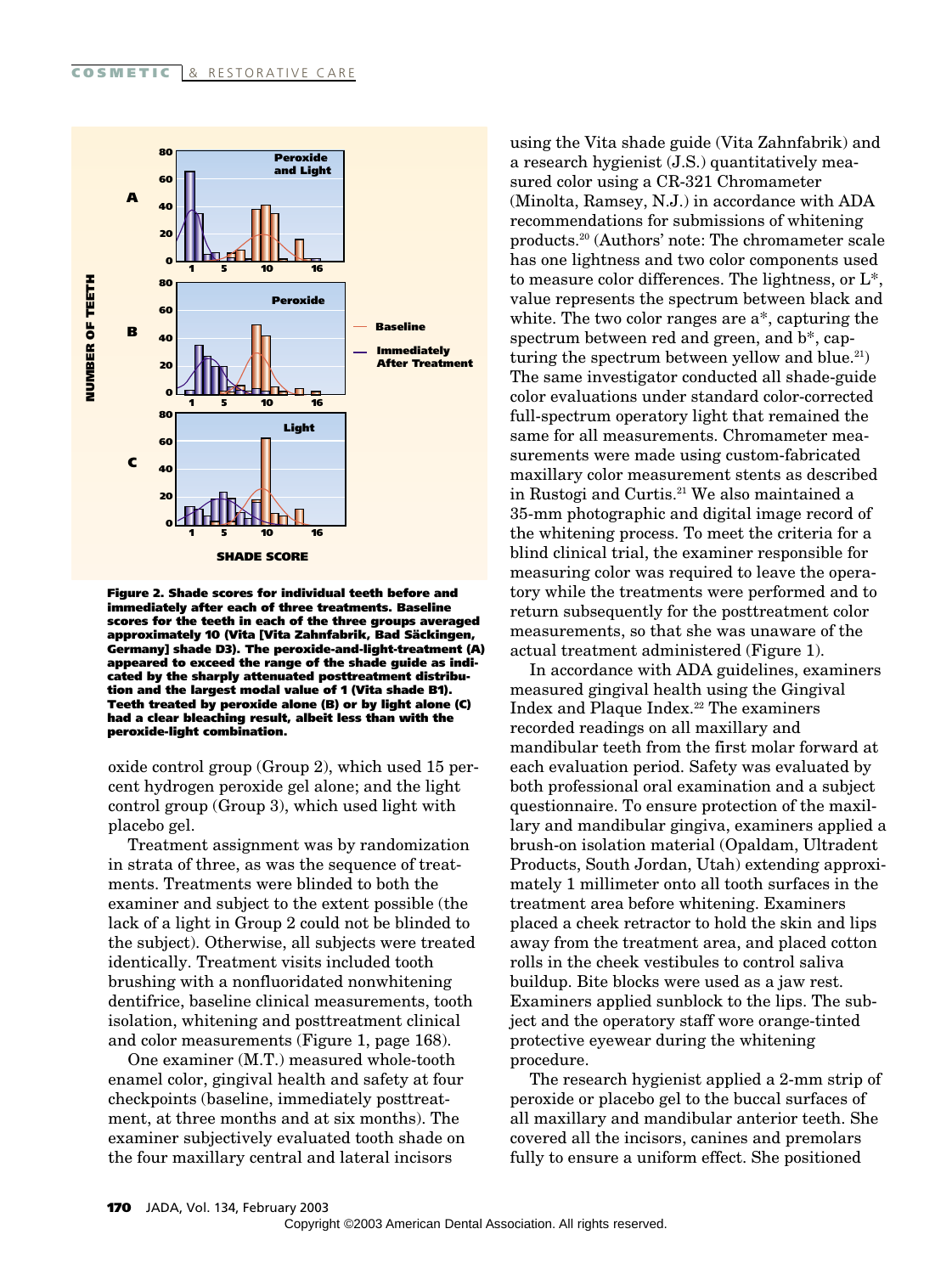the light according to the manufacturer's instructions using the integral bite appliance guide to set the distance between the teeth and the light source. All treatments lasted one hour. Desiccation of the tooth surface was minimized by reapplication of hydrogel every 20 minutes so that the tooth surface was never dry.

**Statistical analysis.** One of the researchers (R.K.) analyzed all subjects as part of the groups to which they were randomized. For each subject, he evaluated values from the four maxillary incisors for



**Figure 3. Changes between baseline and posttreatment checkpoints, measured by three independent methods. A. Shade change. B. Change in lightness, or L\*, and yellowness, or b\*, by chromameter measurement. C. Percentage of subjects rating the whiteness to be "moderately" or "greatly" increased. Results in all cases were that changes in the peroxide-and-light treatment group were significantly greater than those in control groups.**

shade (Table 2, page 169). He calculated ordinal changes in shade guide values using the conversion defined in Table 1 (page 168), which represents the ordered brightness sequence recommended by the manufacturer.<sup>23</sup> He calculated differences, means and standard errors on the basis of this numeric assignment. Evaluation of differences between treatments was done by Kruskal-Wallis nonparametric analysis. He evaluated differences from baseline and color values from the chromameter by the Friedman test. He did not tabulate the small and not statistically significant changes in the a\* parameter, and these are not illustrated. He evaluated questionnaire results by  $\chi^2$  and Fisher exact test.

## **RESULTS**

We randomly assigned subjects ranging in age from 17 to 64 years to three treatment groups. Group assignments were concealed from both investigators and subjects by a study coordinator (M.N.) who did not participate in treatment or evaluation. All 87 subjects completed the study. The baseline shade values of each treatment group were approximately D3 (shade 10) (Figure 2, Table 1) and did not significantly differ from each other.

As indicated in Figure 3, the initial effects of treatment on shade were greatest with the peroxide-and-light treatment. This effect was significantly greater than either of the other two treatments, up to and including the final sixmonth evaluation. Although the effects of peroxide-alone treatment were significantly greater

than those of the light-alone treatment, both were significantly lighter at six months than at baseline. The magnitude of these effects is illustrated by the intraoral image representing the largest change seen, 13 shade steps in one subject treated with peroxide and light (Figure 4).

Evaluation of color change using a chromameter and an individualized stent corroborated the shade response by revealing a significant decrease in yellowness (b\*) and an increase in lightness  $(L^*)$  associated with the combination of peroxide and light treatment (Table 2). Changes in redness (a\*) were small and not statistically significant. These were omitted to simplify the presentation.

In responding to the questionnaire item, "How much did the product increase the whiteness of your teeth?" immediately after undergoing the whitening treatment, 96.6 percent of those treated with the peroxide-and-light combination responded either "Greatly" or "Moderately." In comparison, 39.3 percent of the subjects treated with peroxide alone and 53.5 percent of the subjects treated with light alone responded "Greatly" or "Moderately." These relationships are summarized in Table 2. With follow-up questionnaires, an average of 81 percent (at three months) and 74 percent (at six months) reported that there had been a "None to slight" decrease in tooth whiteness irrespective of their treatment group (data not shown).

Soft-tissue irritation was evaluated by professional oral examination and by recording Gingival Index measurements. Although signs of mild irri-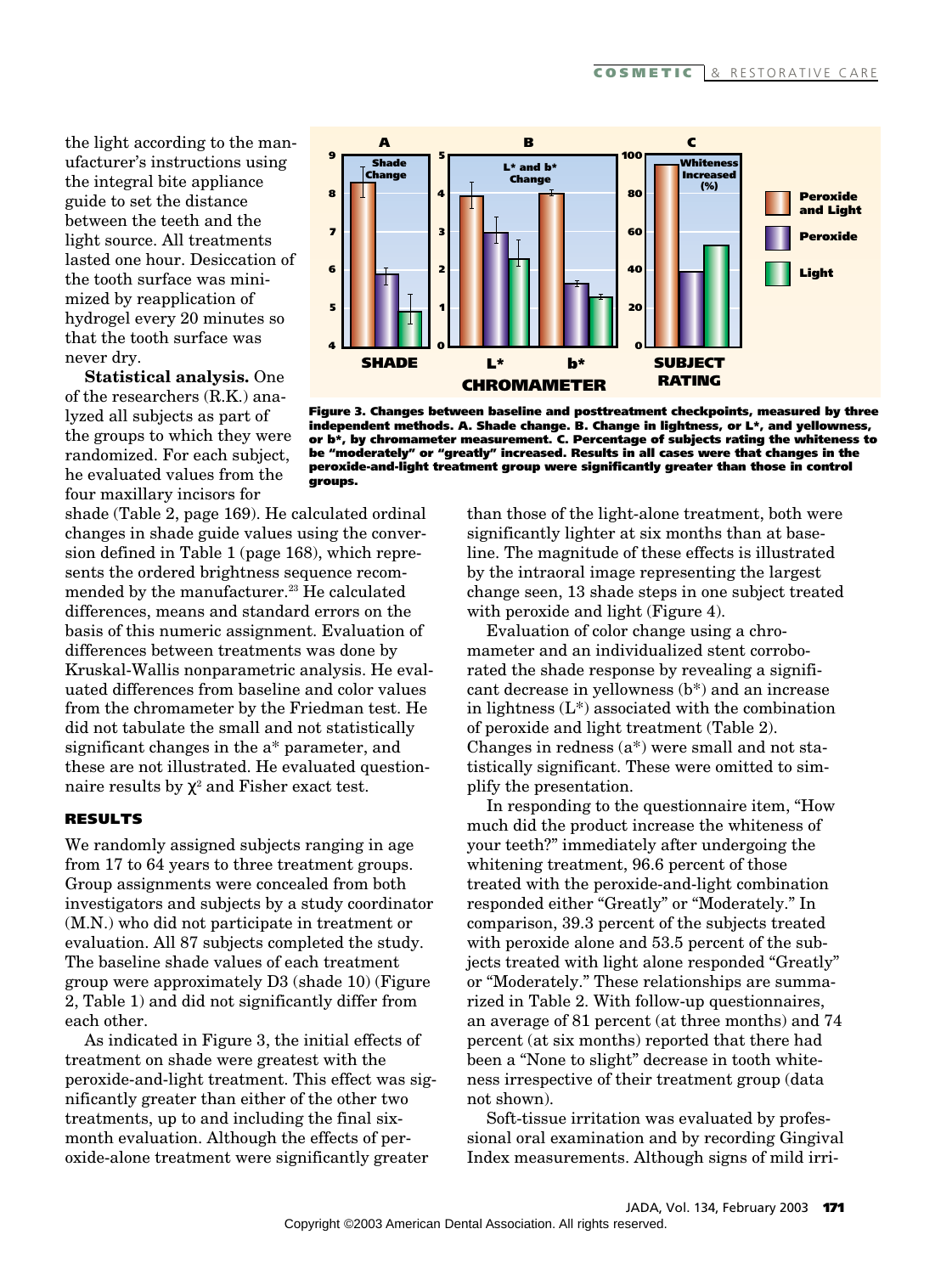



**Figure 4. An example of color change that occurred in the peroxide-and-light group at baseline and immediately after treatment. In this case, the shade changed 13 steps on the Vita shade guide (Vita Zahnfabrik, Bad Säckingen, Germany) after treatment.**

tation were seen in all groups immediately after treatment (11.6 percent of subjects), no significant differences between groups were noted by oral examination (data not shown). The Gingival Index of all groups decreased significantly after

therapy with no change in Plaque Index (Table 3). The Gingival Index in all treatment groups was significantly less than baseline at three months. The Gingival Index reduction of the peroxide and light subjects was significantly less than that of the light-alone treatment group at six months.

We evaluated tooth sensitivity by questionnaires at four points in time: immediately after treatment, one week after treatment with a mailed questionnaire, and at the three-month and six-month follow-up visits (Table 4). These responses indicated that in the peroxide-and-light and peroxide-alone treatment groups both produced a greater incidence of sensitivity than the light-alone treatment group. Sixty percent of subjects treated with peroxide and light, 52 percent treated with peroxide alone and 9 percent treated with light alone reported some level of sensitivity one week after treatment. These results clearly associate tooth sensitivity with peroxide rather than light. Combining only reports of moderate and greatly increased sensitivity for the immediate posttreatment and one-week follow-up periods, among the subjects receiving the peroxide-and-light treatment, 13.7 percent reported sensitivity at the immediate posttreatment checkpoint and 20 percent reported it at the one-week checkpoint. Of the subjects treated with peroxide alone, 3.4 percent reported sensitivity immediately after treatment and 21.7 percent did so after one week. None of the subjects treated by light alone reported either moderately or greatly increased tooth sensitivity associated with treatment. We did not observe this level of sensitivity response in peroxide-treated and light-treated

## **TABLE 3**

## **SUBJECTS' (N = 29) AVERAGE SCORES ON GINGIVAL AND PLAQUE INDEXES.**

| <b>MEASUREMENT</b>    | <b>TREATMENT</b>   | <b>SCORE (± SEM*) AT MEASUREMENT PERIOD</b> |                           |                               |  |
|-----------------------|--------------------|---------------------------------------------|---------------------------|-------------------------------|--|
|                       |                    | <b>Baseline</b>                             | <b>3 Months</b>           | <b>6 Months</b>               |  |
| <b>Gingival Index</b> | Peroxide and light | $0.64 \pm 0.29$                             | $0.33 \pm 0.34^{\dagger}$ | $0.28 \pm 0.30$ <sup>†‡</sup> |  |
|                       | Peroxide           | $0.65 \pm 0.37$                             | $0.44 \pm 0.32^{\dagger}$ | $0.39 \pm 0.37^{\dagger}$     |  |
|                       | Light              | $0.70 \pm 0.31$                             | $0.49 \pm 0.31^{\dagger}$ | $0.55 \pm 0.36^{\dagger}$     |  |
| <b>Plaque Index</b>   | Peroxide and light | $0.17 \pm 0.05$                             | $0.17 \pm 0.05$           | $0.14 \pm 0.03$               |  |
|                       | Peroxide           | $0.12 \pm 0.03$                             | $0.11 \pm 0.04$           | $0.14 \pm 0.05$               |  |
|                       | Light              | $0.08 \pm 0.03$                             | $0.16 \pm 0.04$           | $0.16 \pm 0.05$               |  |

\* SEM: Standard error of the mean for 29 subjects.

† Significantly different from baseline (*P* < .01, Friedman analysis).

‡ Significantly different from light alone (*P* < .005, Kruskal-Wallis analysis).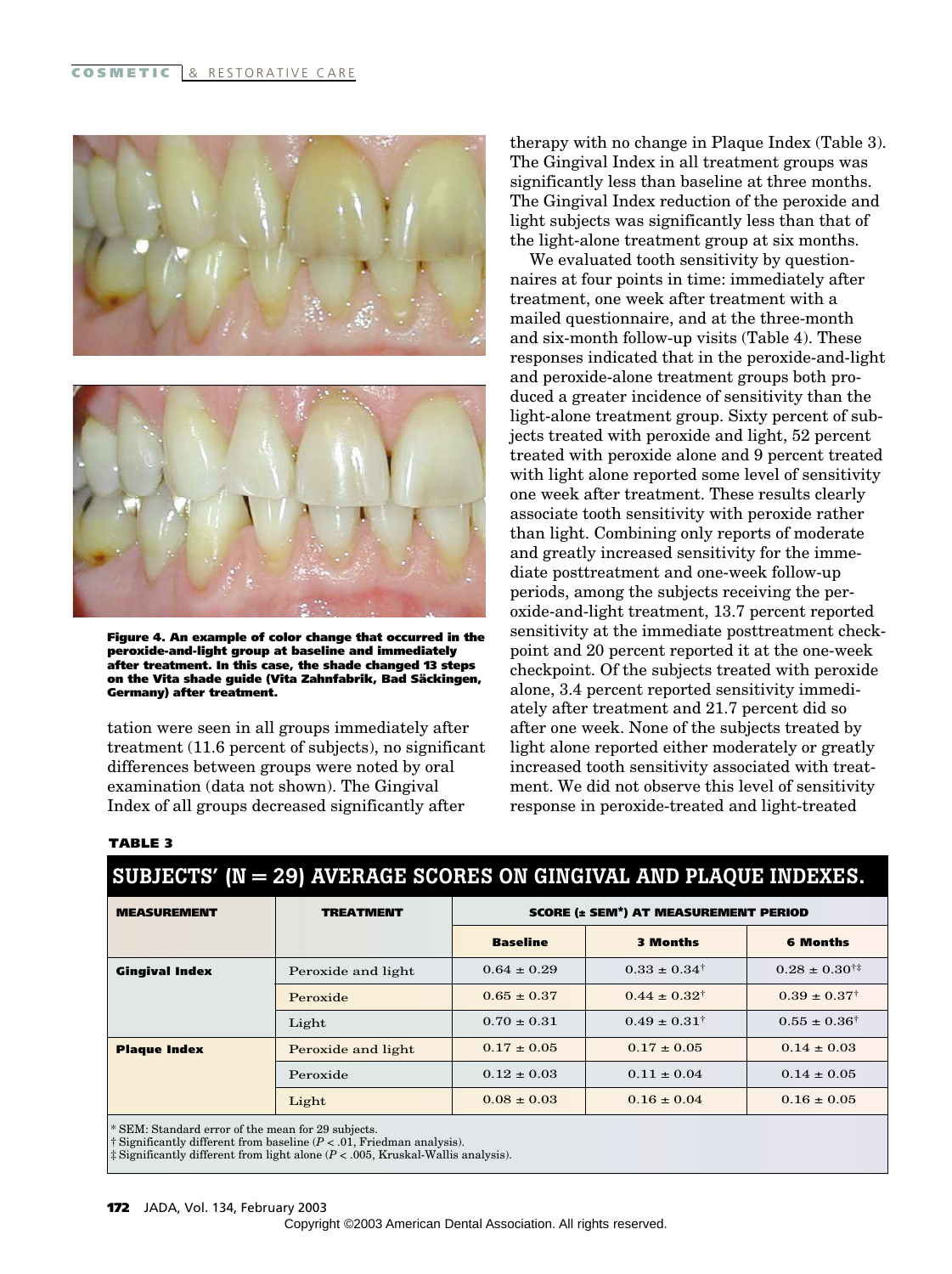### **TABLE 4**

## **TOOTH SENSITIVITY, MOST PROMINENT FOLLOWING TREATMENT IN THE PEROXIDE GROUPS, ABATED BY THREE MONTHS.**

| <b>TREATMENT</b>                                                                                                      | <b>SUBJECT RESPONSE N (%)</b>                                            |                 |                                                 |                | P VALUES*      |  |
|-----------------------------------------------------------------------------------------------------------------------|--------------------------------------------------------------------------|-----------------|-------------------------------------------------|----------------|----------------|--|
|                                                                                                                       | <b>Posttreatment: Did Your Teeth Feel Sensitive After the Procedure?</b> |                 |                                                 |                | .01            |  |
|                                                                                                                       | <b>Not at all</b>                                                        | <b>Slightly</b> | <b>Moderately</b>                               | <b>Greatly</b> |                |  |
| <b>Peroxide and Light</b>                                                                                             | 15(51.7)                                                                 | 10(34.5)        | 3(10.3)                                         | 1(3.4)         |                |  |
| <b>Peroxide</b>                                                                                                       | 25(86.2)                                                                 | 3(10.3)         | 1(3.4)                                          | 0(0.0)         |                |  |
| Light                                                                                                                 | 27(93.1)                                                                 | 2(6.9)          | 0(0.0)                                          | 0(0.0)         |                |  |
| One Week: Have Your Teeth Been More Sensitive After the Procedure?                                                    |                                                                          |                 |                                                 | .02            |                |  |
| <b>Peroxide and Light</b>                                                                                             | 10(40.0)                                                                 | 10(40.0)        | 3(12.0)                                         | 2(8.0)         |                |  |
| <b>Peroxide</b>                                                                                                       | 11(47.8)                                                                 | 7(30.4)         | 3(13.0)                                         | 2(8.7)         |                |  |
| Light                                                                                                                 | 21(91.3)                                                                 | 2(8.7)          | 0(0.0)                                          | 0(0.0)         |                |  |
|                                                                                                                       |                                                                          |                 | Three Months: Do Your Teeth Feel Sensitive Now? |                | $NS^{\dagger}$ |  |
| <b>Peroxide and Light</b>                                                                                             | 24(88.9)                                                                 | 34(11.1)        | 0(0.0)                                          | 0(0.0)         |                |  |
| <b>Peroxide</b>                                                                                                       | 23 (79.3)                                                                | 5(17.2)         | 1(3.4)                                          | 0(0.0)         |                |  |
| Light                                                                                                                 | 26(89.7)                                                                 | 3(10.3)         | 0(0.0)                                          | 0(0.0)         |                |  |
| <b>Six Months: Do Your Teeth Feel Sensitive Now?</b>                                                                  |                                                                          |                 |                                                 | <b>NS</b>      |                |  |
| <b>Peroxide and Light</b>                                                                                             | 25(86.2)                                                                 | 4(13.8)         | 0(0.0)                                          | 0(0.0)         |                |  |
| <b>Peroxide</b>                                                                                                       | 22(78.6)                                                                 | 5(17.9)         | 1(3.6)                                          | 0(0.0)         |                |  |
| Light                                                                                                                 | 21(72.4)                                                                 | 7(24.1)         | 1(3.4)                                          | 0(0.0)         |                |  |
| * Pearson $\gamma^2$ . P values were computed from collapsed tables (Not at all + Slightly vs. Moderately + Greatly). |                                                                          |                 |                                                 |                |                |  |

† NS: Not significant.

subjects in the three-month and six-month questionnaire responses. Statistical testing by  $\gamma^2$  indicated there were significant sensitivity differences between treatment groups immediately after treatment and one week later, but no significant differences between groups in their sensitivity responses are seen in the three- and sixmonth visit data.

## **DISCUSSION**

The question addressed in this study is whether light can augment the effects of peroxide tooth whitening. The short answer is yes. The blinded shade evaluator scored the whitening effect; the electronic apparatus for evaluating color change measured it; and, the subjects treated with light reported it. In this study, the direct in-office application of a gas-plasma light for three 20 minute periods in conjunction with application of a relatively low-concentration (15 percent)

hydrogen peroxide gel produced a significantly greater tooth whitening effect than did either light or peroxide alone. On average, the change in tooth color was at least 8.35 shades of whitening with the peroxide-and-light treatment. The distribution of Figure 2A suggests that with additional lighter shade tabs, an even greater effect would have been achieved. The chromameter measurements indicate that the reduction in yellowness (b\*) was the most significant color change effect of the tooth-whitening procedures. Hence, the major effect of the procedure appeared to be reduction in the tooth yellowing associated with aging.

The ADA guidelines stipulate that at least 50 percent of the treated population recalled at three and six months should maintain a perceptible color change. In this study, 93 percent of the peroxide-and-light group, 79 percent of the peroxide-alone group and 48 percent of the lightalone groups maintained a change of at least four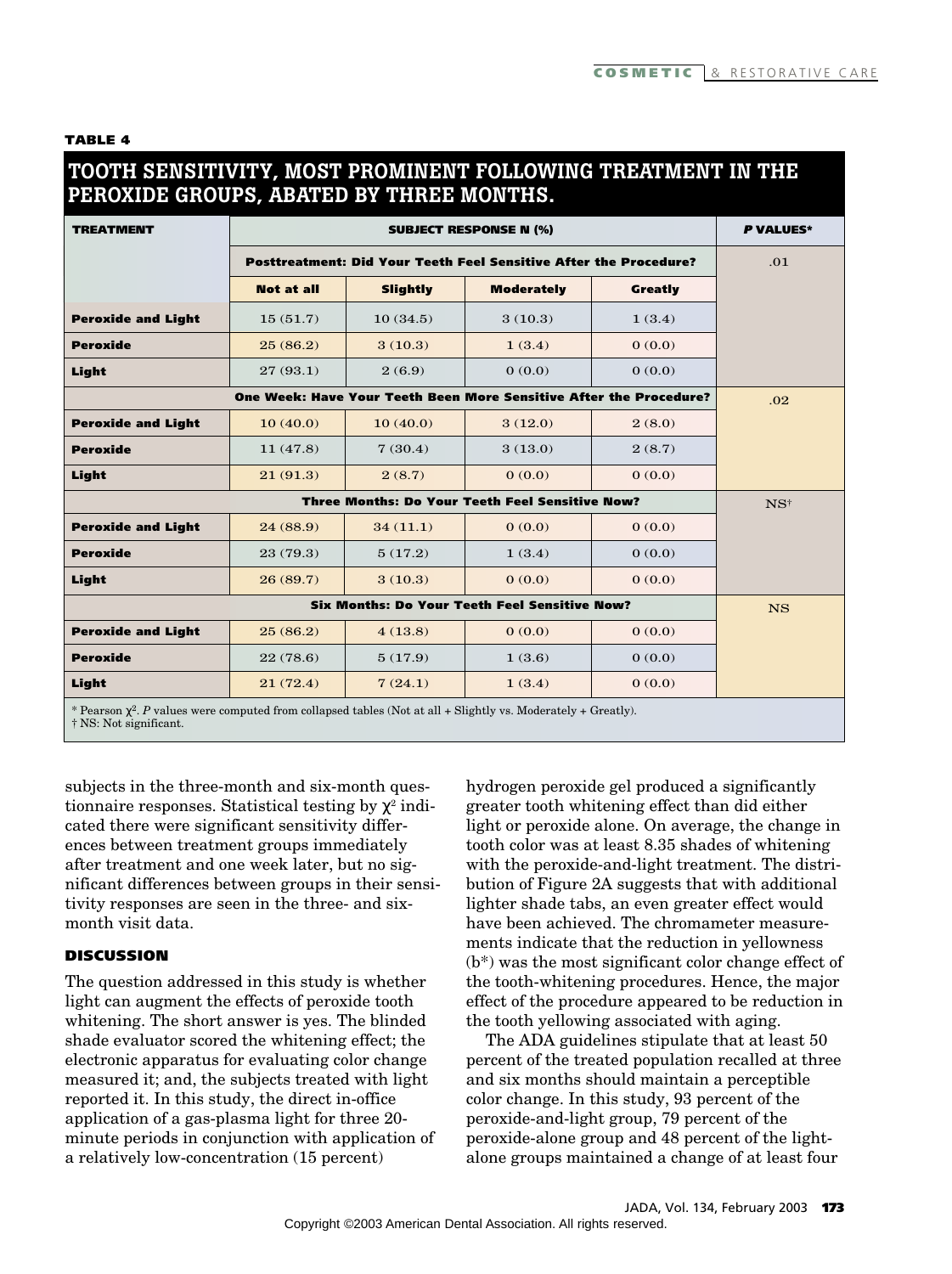



**Figure 5. An example of color change that occurred in the light-alone group before and immediately after treatment. In this case, the shade changed nine steps on the Vita shade guide (Vita Zahnfabrik, Bad Säckingen, Germany) after treatment.**

shade units for six months. By linear extrapolation of these data, a residual tooth-whitening effect in the peroxide-and-light treatment group should be maintained for 3.6 years if this rate of decline were maintained.

One surprising observation from this study was that light by itself appeared to have a bleaching effect. This is illustrated in the largest change observed by light-alone treatment, a change of nine shade steps (Figure 5). Shade values remained significantly lower in lighttreated teeth throughout the six-month observation period (Table 2). More than one-half (53.5 percent) of subjects treated by light alone, when asked immediately after treatment, considered the result to be a moderate to great increase in tooth whiteness. Measurement of both increased lightness  $(L^*)$  and decreased yellowness  $(b^*)$  were statistically significant immediately after treatment. Although not statistically significant, these changes persisted throughout the six-month observation period. Art museum curators recognize that colored surfaces are bleached when exposed to light and for that reason forbid flash photography of artwork. Since chemical bleaching is the result of breaking chemical double bonds in a chromophore, strong absorption of light might be expected to do the same to teeth.

Tooth sensitivity has been recognized as a common side effect of peroxide-based whitening procedures.5,19 Levels of 54 percent mild and 10

percent moderate sensitivity reported for home whitening treatment with 15 percent carbamide peroxide are approximately the same as those reported in this study.24 Our results indicate that tooth sensitivity with these treatment procedures was mild, transient (vanishing after one week posttreatment) and primarily associated with peroxide and not with light.

Evaluation of soft-tissue irritation was similarly mild and transient. This may be the result of the close professional control in application and protection of surrounding tissues that are an integral part of the procedure. We recorded Gingival Index values as a measure of tissue irritation. Rather than increasing as might be expected after topical application of potentially irritating substances, Gingival Index measurements significantly decreased over the three- and six-month periods, suggesting that the tooth-whitening procedures reduced gingivitis. This effect also has been reported by investigators studying home tooth-whitening procedures. $24-26$ 

### **CONCLUSION**

These data indicate that light augments the effect of peroxide tooth whitening and indeed, appears to have a tooth whitening effect by itself. In testing a single-visit, in-office whitening treatment with relatively low-concentration hydrogen peroxide (15 percent) augmented by light for a treatment period of one hour, we were able to achieve a high level of tooth whitening that persisted for a minimum of six months with minor transient tooth sensitivity. ■

Dr. Tavares is an assistant clinical investigator, The Forsyth Institute, Boston.

Ms. Stultz is a hygienist, The Forsyth Institute, Boston.

Ms. Newman is a clinic coordinator, The Forsyth Institute, Boston.

Ms. Smith is a dental assistant, The Forsyth Institute, Boston.

Mr. Kent is a biostatistician, The Forsyth Institute, Boston.

Ms. Carpino is a research assistant, The Forsyth Institute, Boston.

Dr. Goodson is a senior member of the staff and the director, Clinical Research, The Forsyth Institute, 140 The Fenway, Boston, Mass. 02115, e-mail "mgoodson@forsyth.org". Address reprint requests to Dr. Goodson.

Financial support from BriteSmile Inc., Walnut Creek, Calif., is gratefully acknowledged. No member of the research team owns stock in, is connected with or is in any other way associated with the company.

1. Fitch CP. Etiology of the discoloration of teeth. Dent Cosmos 1861;3(3):133-6.

2. White JD. Bleaching. Dent Register West 1861;15:576-7.